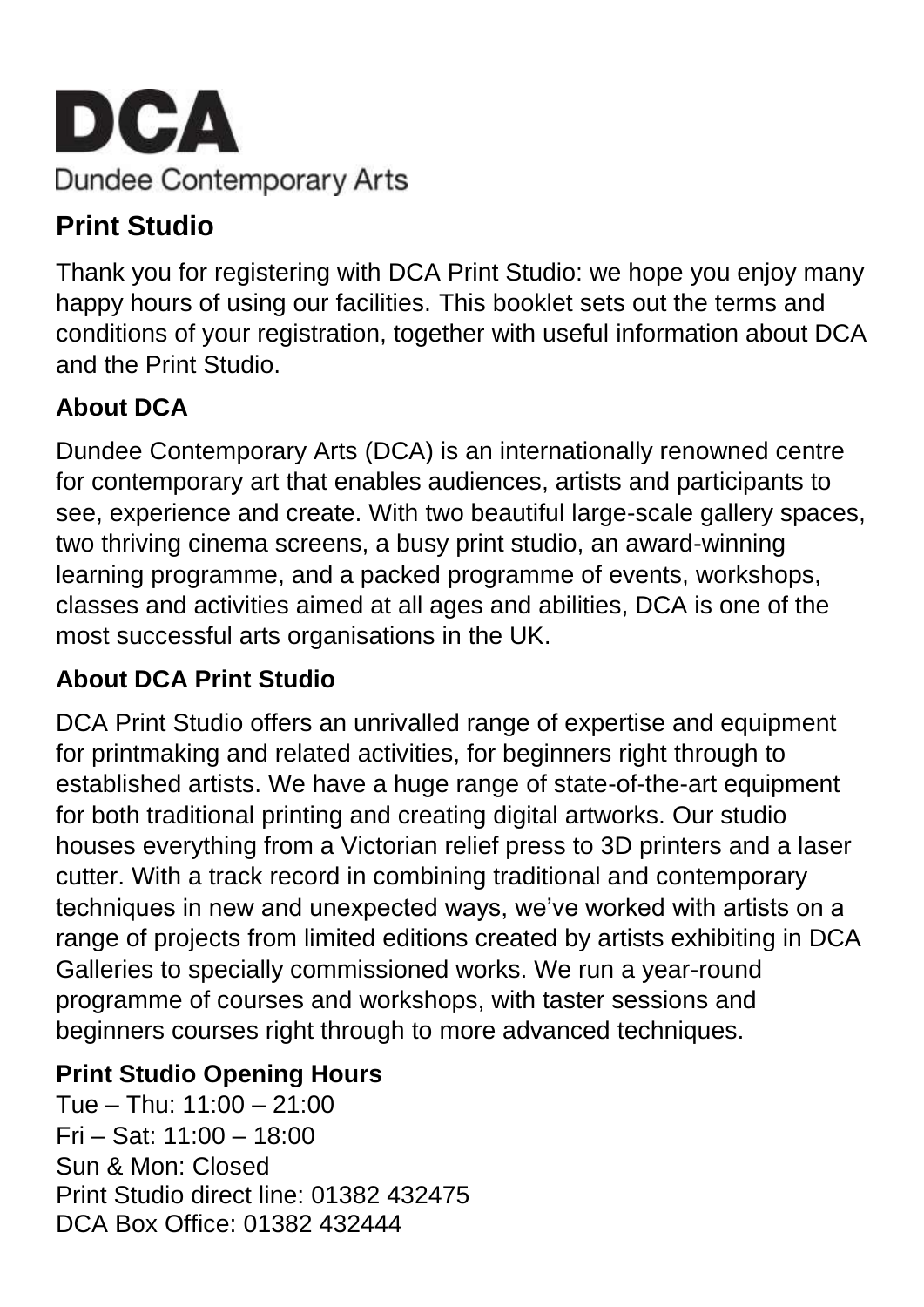### Email: [printstudio@dca.org.uk](mailto:printstudio@dca.org.uk)

## **Your Print Studio Registration**

Registered Users are charged an annual registration fee that allows access to the facilities. Concessions are available for students, over-60s and the unwaged (proof of status may be required when registering). A concessionary rate is also available for anyone who completes a Print Studio course, provided they have not registered with the studio before. Registration runs for one year from the date of purchase, and offers the following benefits:

- Unsupervised access to the Print Studio for use of all equipment signed off by Print Studio staff
- Receipt of Print Studio Registered Users newsletter, with news, opportunities and updates from the team
- The option to submit work produced in the Print Studio for sale in the print browsers in the Studio and in DCA Shop
- 10% discount on all Print Studio courses
- Invitations to DCA Exhibition openings

# **Session fees**

Session fees are charged for use of Print Studio space, consumable materials and equipment. Fees are charged on a daily basis as set out in the User Fees list. Alternatively, regular users may wish to pay monthly, quarterly or yearly session fees which provide discount and allow unlimited access to the facilities for the stated time period. There are also supplementary charges for the use of certain large format and sophisticated equipment and for screen hire.

All fees contribute to the cost of equipment maintenance, other operational overheads and

consumable materials provided by the studio. Fees quoted are inclusive of VAT.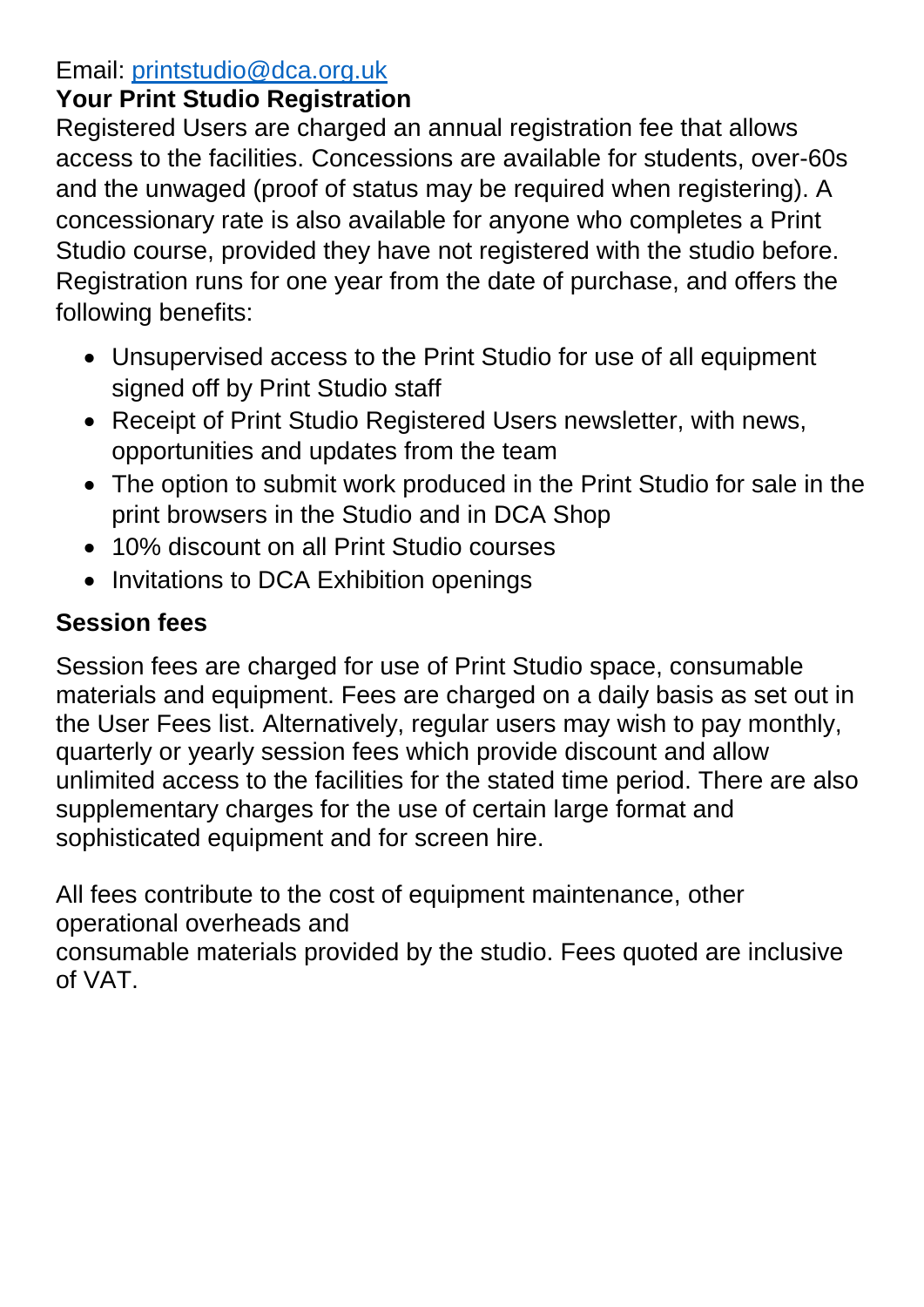## **Conditions of usage**

This section outlines the rules and regulations of the Print Studio: you'll be asked to sign a copy of these when registering with us, and can only complete your registration when you've agreed to follow them.

- Registered Users are required to sign a registration form agreeing to abide by the conditions set out in this document. The signed form to be retained by the Print Studio.
- Registered Users are required to read and retain this booklet.
- Registered Users are required to abide by all Health and Safety Procedures of the Print Studio, which will be provided on registration. Signing the Conditions of Usage indicates agreement to abide by the Health and Safety procedures.
- The Print Studio reserves the right to update or alter the Conditions of Usage without prior notice. Such alterations will be sent to all Registered Users by email, and made available in the Studio itself.
- Registration fees are not transferable or refundable.
- There is a six month probation period for new Registered Users. During this time some restrictions on use of the facilities apply
- The Print Studio reserves the right to refuse or terminate, without financial liability, any Registration where the Registered User is in breach of these Conditions of Usage.

### **Use of facilities**

- Anyone wishing to use the facilities as a Registered User must be competent to do so, either from previous experience or having successfully completed DCA Print Studio training to the satisfaction of Print Studio Staff.
- All Registered Users must take part in a brief induction which outlines operations systems, emergency protocols, general Health and Safety procedures and technical information about specific equipment.
- An equipment competency certificate must be completed by Print Studio staff for every item the user wishes to use unassisted.
- DCA Print Studio cannot take responsibility for any personal injury or damage caused by improper use of equipment or chemicals.
- Print Studio Facilities are not for use for commercial purposes other than limited editioning of the users' own work.
- Registered Users cannot use the facilities on behalf of other individuals or groups without prior permission, which may be granted for special projects.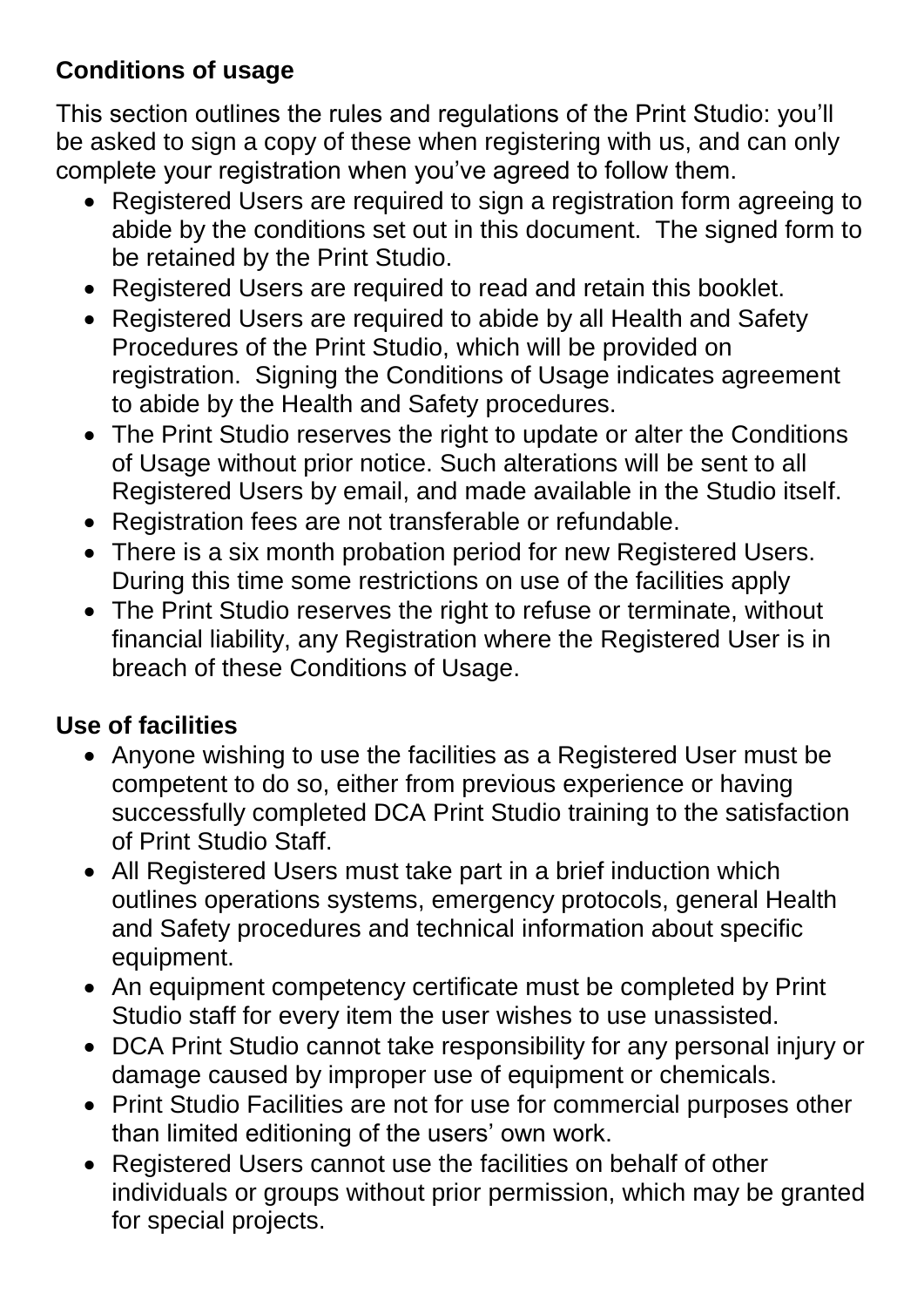- Registered Users may book equipment in advance in person or over the phone.
- We cannot guarantee the availability of equipment if not booked in advance.
- Alternative booking arrangements must be authorised by the Head of Print Studio.
- Cancellation of a booking must be given at least 24 hours in advance. Failure to observe this will lead to the user being charged the full fee.
- All Print Studio equipment and resources must be left clean, tidy and secure. Failure to observe this will result in a clean-up fee being charged at the same rate as the one to one tuition/technical assistance rate.
- The Print Studio cannot accept responsibility for storage, damage to, or loss of any property left on the premises. All belongings brought onto the premises are at the owner's own risk.
- The Print Studio cannot accept responsibility for the unsuccessful results of any print process undertaken by artists, nor for failure to meet deadlines or standards even where due to failure of Print Studio equipment.
- Users must strictly adhere to DCA's Health and Safety procedures when using the Print Studio facilities. Serious breaches of our Health and Safety procedures will result in immediate suspension of registration.
- As an open access facility the Print Studio aims to ensure that all groups and individuals using the space are given equal opportunities to benefit from the facility. Users are required to co-operate with the aims and objectives of the Print Studio, where this impacts on usage of the facilities.
- DCA Print Studio reserves the right to refuse access on the grounds of impairment by alcohol or other substances, lack of cooperation or anti-social behaviour.
- *DCA has a Dignity at Work Policy which includes staff and users of the Print Studio. (Full copy available on request) The aim of this policy and procedure is to promote a working environment which will be stimulating and supportive and free of harassment, bullying and victimisation; where individuals are confident, if they bring a complaint in good faith that the matter will be dealt with according to the agreed procedures without fear of subsequent victimisation or disadvantage. This policy applies to all staff (including casual workers) and third parties (e.g. contractors, building partners, clients or customers of DCA). Registered users are required to abide by this policy.*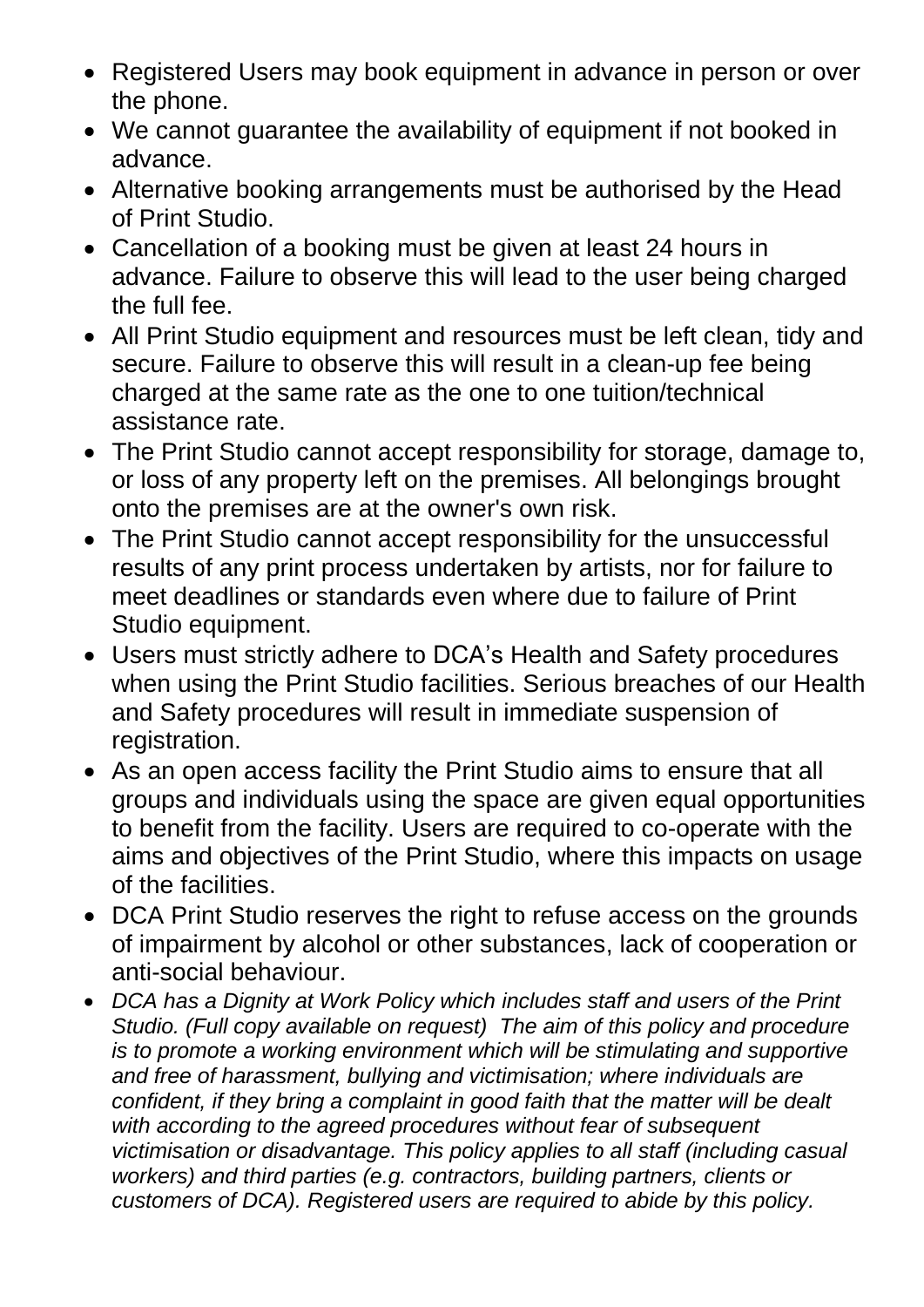### **Materials and Accounts**

Payment of session fees includes reasonable use of the following consumables:

- Black and white photographic chemistry
- Degreasing agents
- Etching solutions
- Etching grounds and varnishes
- Process chemistry for lithography
- Hand cleanser and towels
- Inks as provided
- Film process chemistry
- Masking tape
- Photo-opaque materials
- Powdered pigments and copperplate oils
- Photopolymer etching process chemistry
- Litho Plate process chemistry
- Rags and cleaning materials
- Screen filler
- Screen cleaning chemistry
- Solvents and oils
- Sponges and cheesecloth
- Transfer paper
- Tusche
- Use of studio lithographic stones
- The Print Studio also provides for sale a range of papers and print materials.
- All other consumables and personal protective clothing must be paid for by the Registered User at the time of usage. Credit cannot be given except by prior arrangement.
- Payment for materials and session fees may be made by monthly account provided the monthly total exceeds £20. This is only available after the registration probation period.
- Registered Users may be refused access to facilities until outstanding accounts are settled.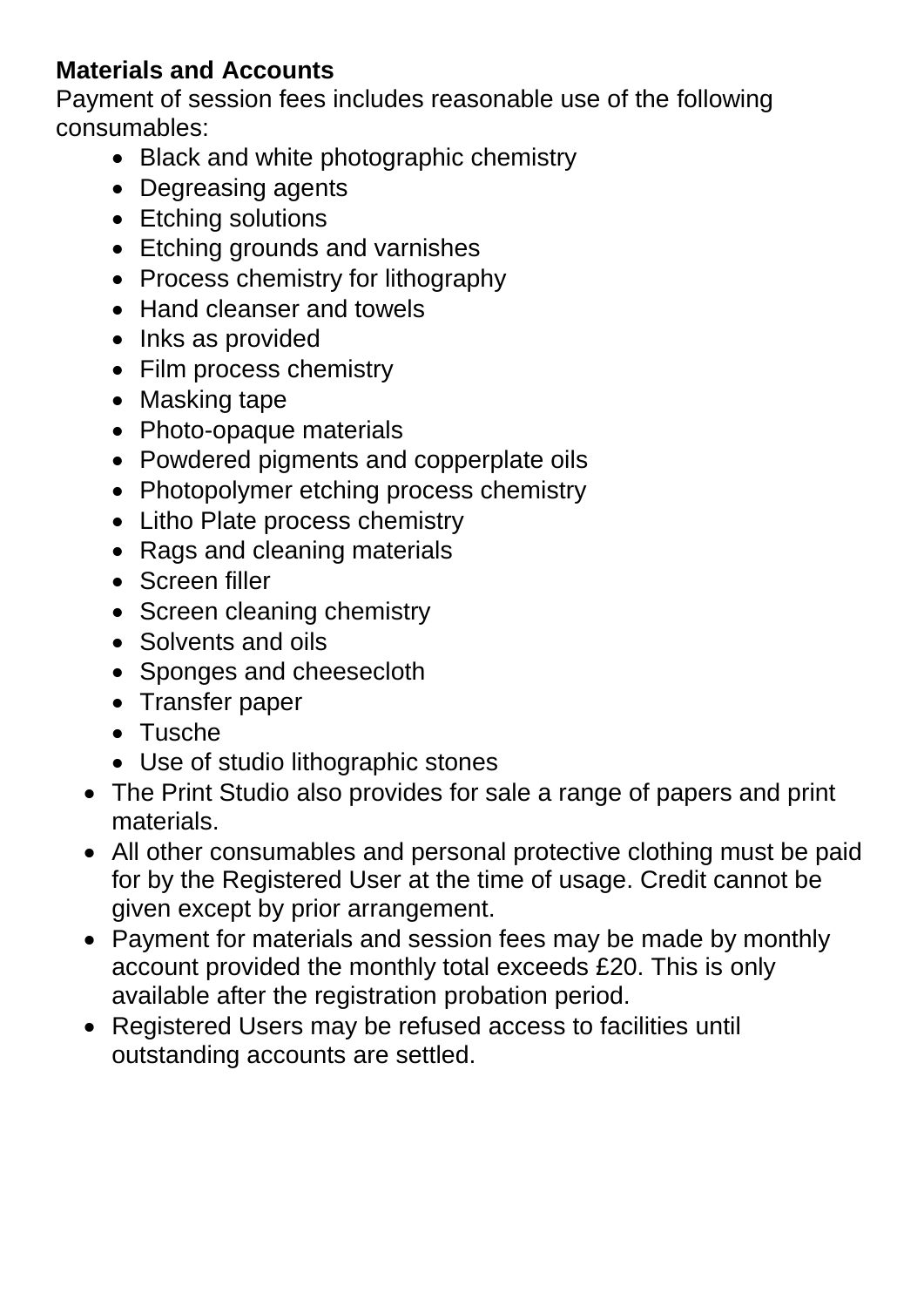## **Sale and Display of Prints**

- Registered Users may submit their own prints produced in DCA Print Studio for display in the Print Studio and DCA Shop browsers and allow the Print Studio and DCA Shop to retain submitted prints as temporary stock for sale at a stated retail price.
- Registered Users may submit work for invited projects and the DCA Shop programme.
- The Print Studio, upon receipt of payment for sale of prints, will send to the artist the stated retail price less the agreed commission, usually 40% plus VAT on the commission. Payment will be made within a 12 week period.
- Artists may, at one week's notice, withdraw or have returned the prints described above, where the work is not out on loan to other galleries or institutions for specific exhibitions. Any costs incurred shall be borne by the artist.
- All prints are insured by the Print Studio while held on the premises. The Print Studio does not accept responsibility for prints in transit to or from the premises other than as part of a DCA Print Studio touring exhibition.
- The Print Studio and DCA Shop reserve the right to remove from display any print which may cause injury or offence.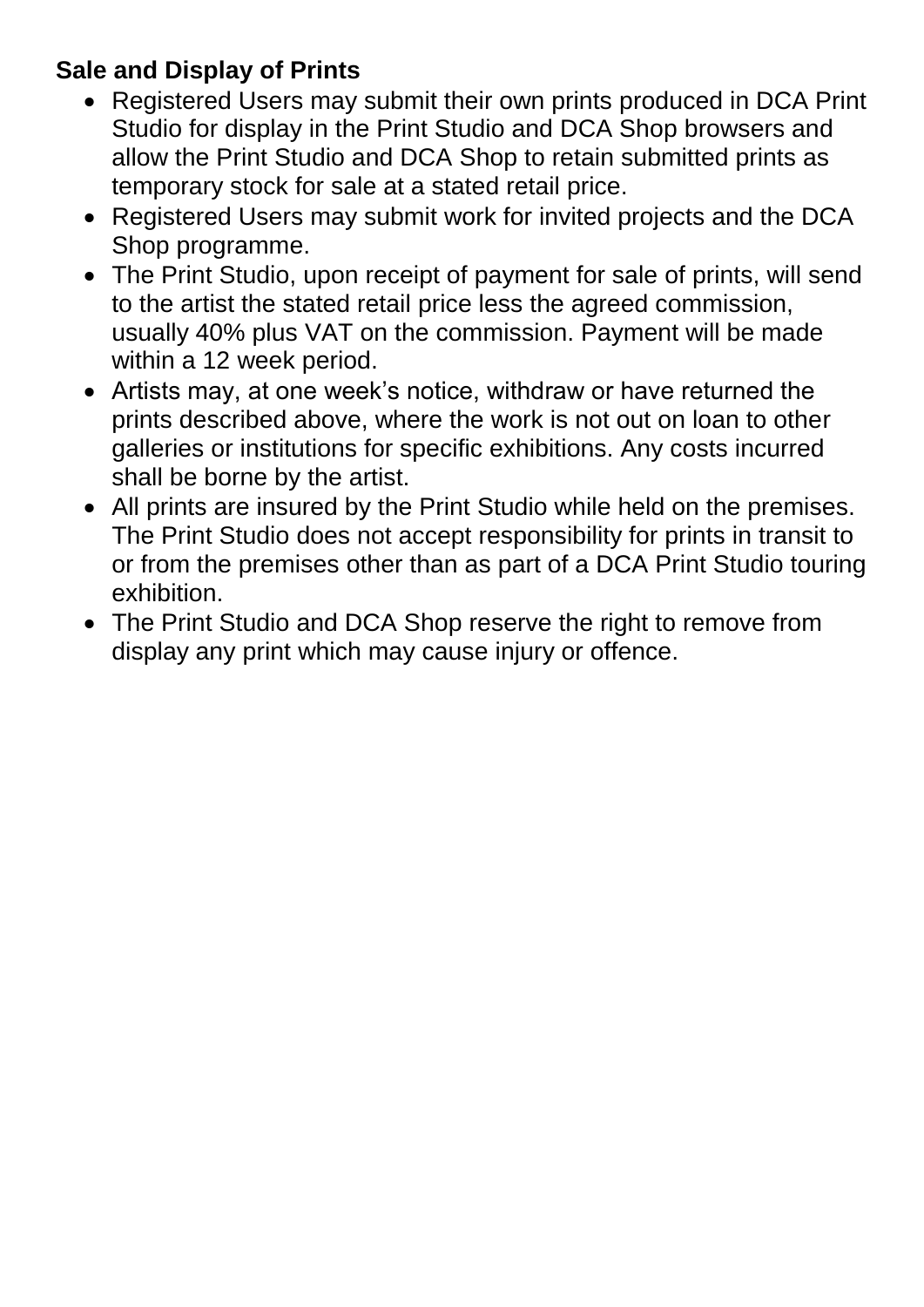#### **EQUIPMENT**

#### **1. PRINTMAKING**

#### *Praga* **multi purpose motorised printing press**

Printing bed size 150 x 225cm (60 x 90 inches) An extra heavy-duty machine with adjustable upper roller to facilitate printing large scale etchings, lithographs, relief prints, monotypes and collographs. Micrometer pressure gauge enables pinpoint pressure accuracy.

#### *Rochat* **double geared etching press**

Printing bed size 65 x 120 cm (26 x 48 inches) A heavy-duty machine with optimum pressure in the production of etchings.

#### *Polymetaal* **etching press**

Printing bed size 80 x 160 cm (32 x 64 inches) A heavy duty machine with adjustable upper roller to facilitate printing etchings, lithographs, relief prints, monotypes and collographs. Micrometer pressure gauge enables pinpoint pressure accuracy.

#### *Polymetaal* **portable etching press**

Printing bed size 40 x 60 cm (16 x 32 inches) A lightweight machine with adjustable upper roller to facilitate printing etchings, lithographs, relief prints, monotypes and collographs. Micrometer pressure gauge enables pinpoint pressure accuracy.

**Tofko (Norup) Studium Press** - Etching/relief printing, with quick-lift handle.

#### *McCrone Engineering* **hydraulic press**

Bed size 57 x 77 cm (23 x 31 inches) A heavy duty machine for papermaking and embossing.

#### *Morgan Rushworth* **direct drive metal plate guillotine**

126cm cutting length, electrically driven etching plate cutter.

#### *Ratcliff* **direct motorised lithographic press**

Printing bed size 67 x 100 cm (26.5 x 39.5 inches).A heavy duty machine for printing lithographic stones.

#### *Britannia* **Relief printing press**

Bed size 50 cm x 64 cm. Albion style press for lino and wood blocks.

#### *McCrone Engineering* **hydraulic lifting table**

A heavy-duty metal top table , 70 x 100 cm, for transporting lithographic stones. Minimum height 55cm, maximum height 100cm.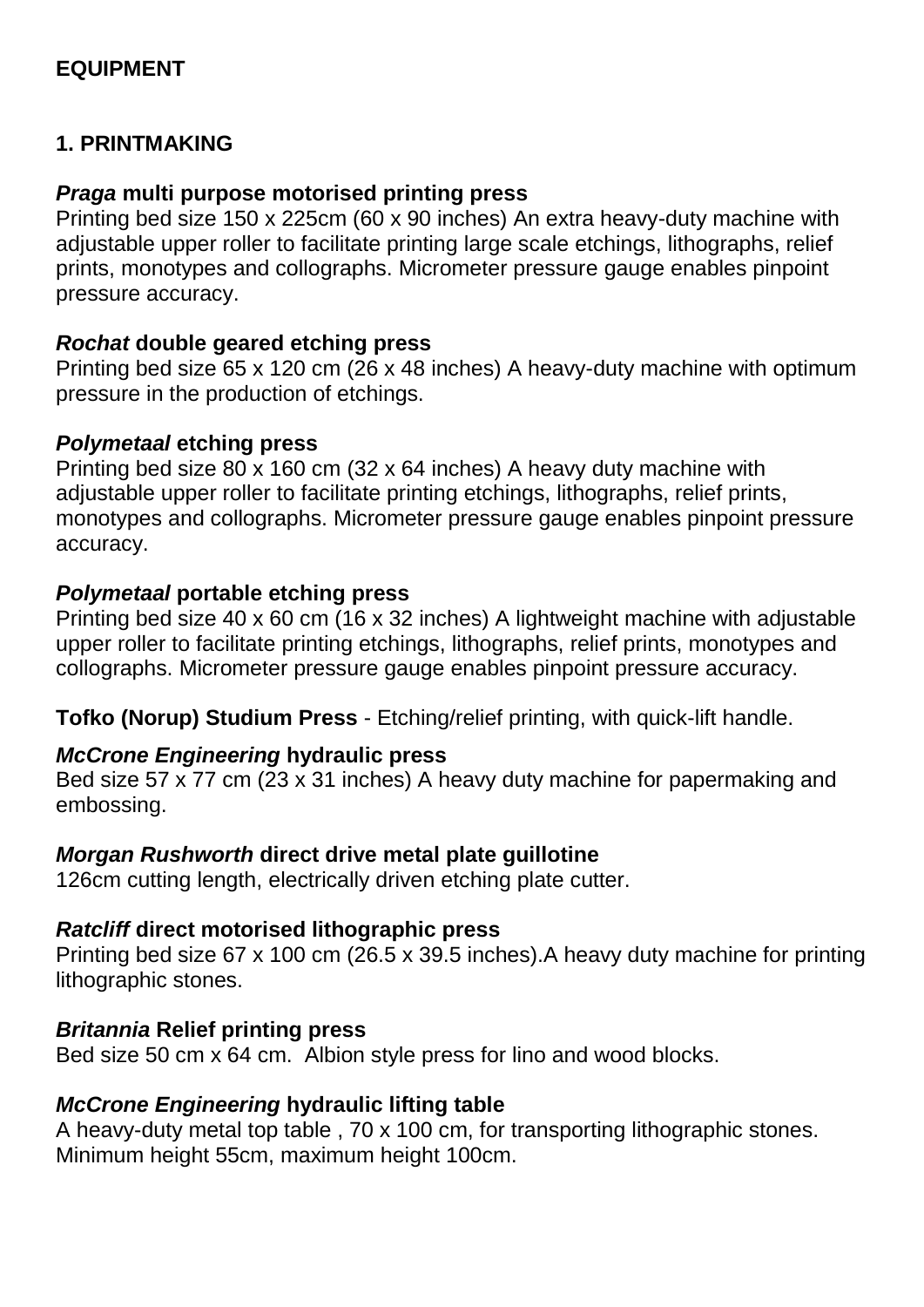#### **2. SCREENPRINT**

#### *Kippax* **paraprint ¼ automatic parallel lift screenprinting table #**

Maximum print area 121 x 182cm (48 x 72 inches). A horizontal lift screenprinting table with clearance of either side for overhang. Assisted pneumatic squeegee drive and pressure control. Pneumatic frame raise and lower. Fine pitch  $x - y$  registration on printing base.

#### 2 x *Kippax* **paraprint ¼ automatic parallel lift screenprinting tables**

Horizontal lift screenprinting tables with clearance of either side for overhang. Assisted pneumatic squeegee drive and pressure control. Pneumatic frame raise and lower.

Fine pitch  $x - y$  registration on printing base.

#### 1 **Kippax manual screen print table**

Maximum print area 76 x 101cm (30 x 40 inches).

#### *Natgraph* **metal halide actinic light source**

4/6 kw with eight channel programme readout integrator.

#### **Aluminium screens (49 to140T mesh) #**

Screens for hire, ranging from 70 x 87cm (28 x 34 inches) to 170 x 239cm (67 x 94 inches).

#### DIGITAL SCREEN MAKERS

**GOCCOPRO QS2536** high-resolution digital screen maker. Environmentally friendly, completely dry digital thermal screen making system.

Frame sizes up to 635 x 914mm.

**MiScreen Instant Print Screen Maker** high-resolution A4 digital screen making.

#### PHOTO-PROCESSING

#### *Natgraph* **vertical photo-stencil printing down frame**

Maximum screen frame size 170 x 271cm (67 x 107 inches). Easy to use, space saving design with screen frames vertical at all times. Ultra fast vacuum exhaust system.

#### **UV Exposure Unit with Vacuum Blanket**

Maximum exposure area for Flat Plates: 560 x 440mm

#### **3. DIGITAL IMAGING and CAD**

The Print Studio has facilities for the production of all types of digital art. The latest technology provides high-end equipment, colour scanning and high-resolution archival quality print output.

2 x *Apple* **iMac** [20-inch widescreen display,](http://www.apple.com/imac/technology/display.html) with [2.0GHz dual-core Intel processor](http://www.apple.com/imac/technology/intel.html)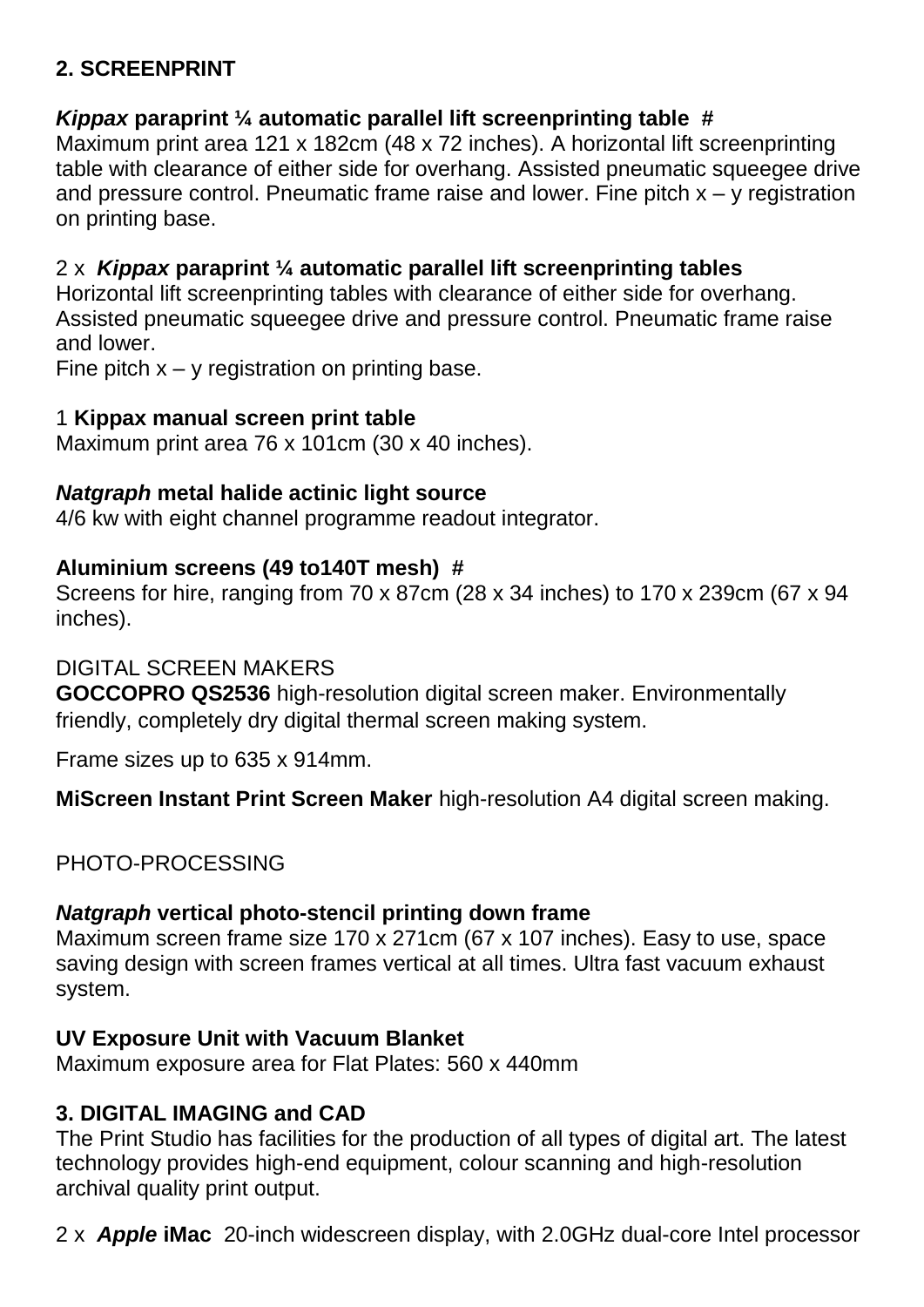Various PCs.

SOFTWARE: **Adobe Photoshop Creative Suite 3** Extended Production Premium **Adobe Lightroom Premiere Pro CS3 After effects CS3 Pro Flash CS3 Pro Illustrator CS3 Soundbooth CS3 Adobe Encore CS3 Mitton 3D Lenticular Software**

CNC MACHINES

**Cadcam FB1530 laser-cutter.** Large format machine, 40 watt power. Cutting area 1443mm x 968mm **APS Ethos software**

**Denford Vertical Router.** Large-format 3-axis CNC Router. 1200 x 800 mm working envelope **Denford software**

**Summa Cut Series D120R Vinyl cutter.** Drag-knife with turbocut and tangential emulation modes. Blade, pen and Pounce tool. Media width 127cm, cut width 123cm.

#### **Sure Cut Software**

**Roland EGX-300 Desktop Engraver** Cutting area 305mm (X) x 230mm (Y) x30mm (Z)

#### **3D PRINTING**

*Up! Plus 2* **3D printer** Build Volume/Size: (W) 140 x (D) 140 x (H) 135 mm. Material: ABS Layer Thickness / Print Resolution: 0.15 / 0.20 / 0.30 / 0.35 / 0.40 mm

*MakerBot* **Replicator+** Build Volume/Size: (W) 295mm x (D) 195mm x (H) 165mm. Material: PI A

**Various 3D modelling software packages**

*Sense* **Hand-held portable 3D scanner.**

#### **DIGITAL PRINTERS**:

**Epson Surecolor 9500 A0+ 44" /111.8cm wide format printer With Ultrachrome K3 with Vivid Magenta** archival pigment inks. **Epson SureColor SC-P600 A3+ Colour Inkjet Printer**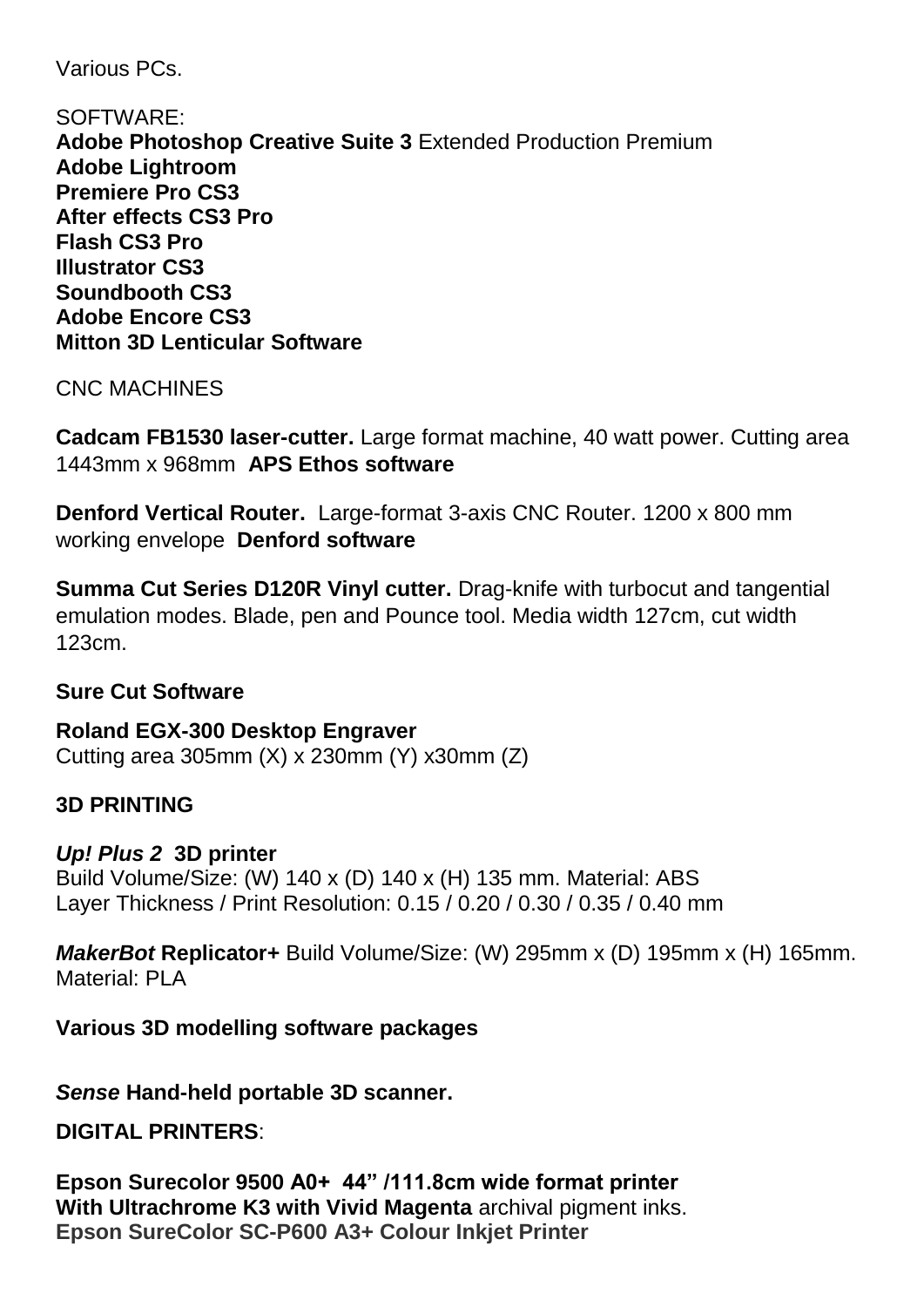**With Ultrachrome K3 with Vivid Magenta** archival pigment inks.

**Epson Stylus Photo RX585** A4 scanner/printer with archival **Claria Photographic ink**

**Epson Stylus Photo 1500 A3+** with archival **Claria Photographic ink Xerox A3 Laser Colour Photocopier** with booklet maker and high resolution A3 scanner

**1 Riso MZ1070 A3 two-colour printer/scanner. 2 x Riso RP 3700 A3 colour printers and scanner. 11 Riso colours**

OTHER PERIPHERALS: *Epson* **Perfection V700 Photo A4 flatbed scanner with transparency unit # Various Wacom Tablets Panasonic Lumix** DMC-FZ50 Zoom 10.1 MP Digital SLR Camera

#### **4. DARKROOM**

3 x *Kaiser* **enlargers with multi grade heads** *Schneider* **lens (50mm and 80mm**)

**LPL Enlarger CP6700**

**OTHER Hollander beater and other papermaking equipment**

#### **SeaLion Easymount 650 Cold Laminator (for Lenticular prints)**

Works with most cold mounting and over-laminating films and materials. 670mm working width, up to 15mm thick.